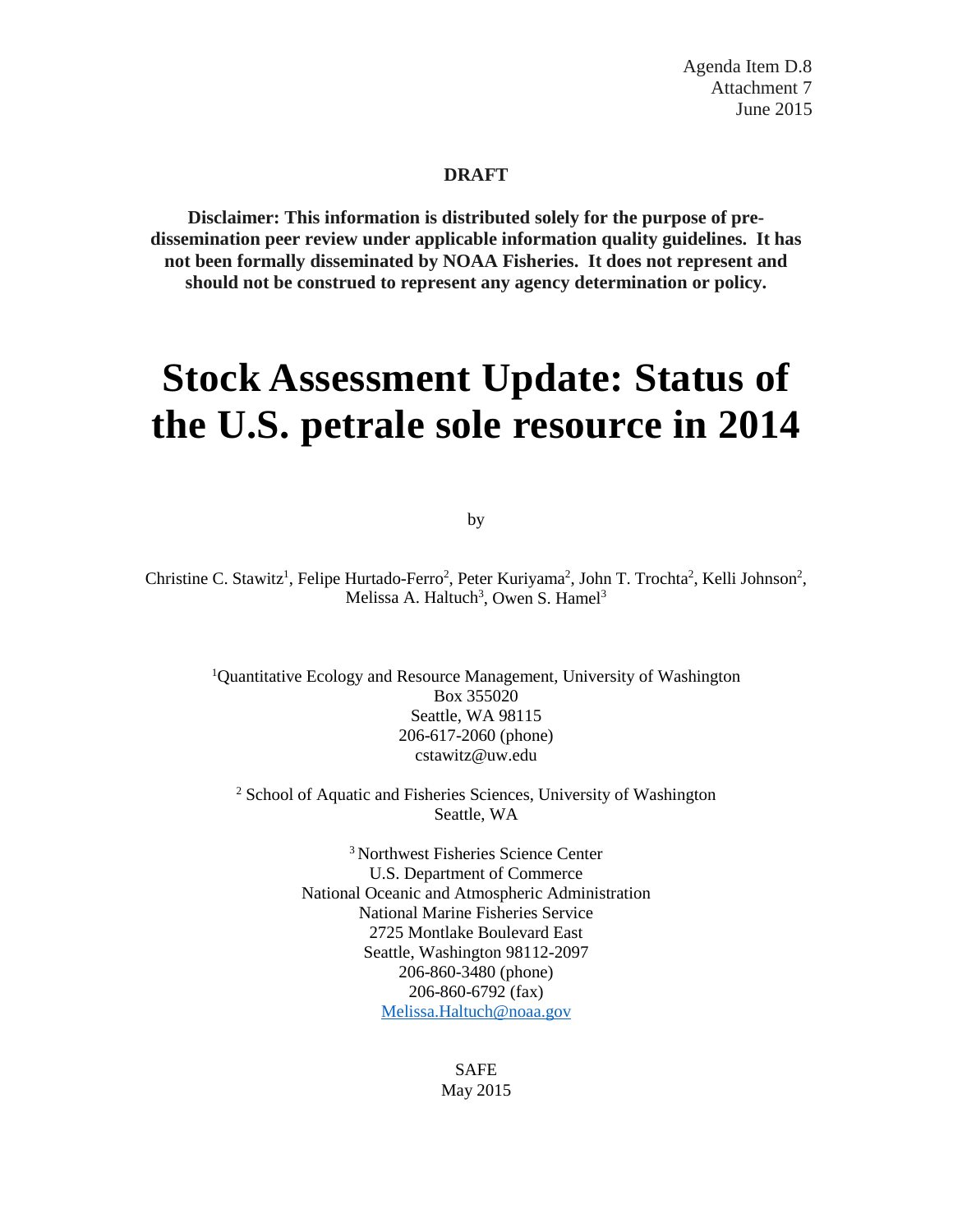# **Table of Contents**

| 1.1            |                                                                                                                                |
|----------------|--------------------------------------------------------------------------------------------------------------------------------|
| 1.2            |                                                                                                                                |
| 1.3            |                                                                                                                                |
| 1.4            |                                                                                                                                |
| 1.5            |                                                                                                                                |
| 1.6            | Summary of Management History and Performance Error! Bookmark not                                                              |
| defined.       |                                                                                                                                |
| 1.7            | Fisheries off Canada, Alaska, and/or Mexico Error! Bookmark not defined.                                                       |
| 2 <sup>7</sup> |                                                                                                                                |
| 2.1            |                                                                                                                                |
| 2.1.1          | Fishery Independent Data: NWFSC trawl survey  Error! Bookmark not                                                              |
| defined.       |                                                                                                                                |
| 2.1.2          | Fishery Independent Data: Triennial trawl survey Error! Bookmark not                                                           |
| defined.       |                                                                                                                                |
| 2.1.3          | Fishery Independent Data: Other  Error! Bookmark not defined.                                                                  |
| 2.1.4          | Biological Data: Weight-Length  Error! Bookmark not defined.                                                                   |
| 2.1.5          | Biological Data: Maturity and Fecundity  Error! Bookmark not defined.                                                          |
| 2.1.6          | Biological Data: Natural Mortality  Error! Bookmark not defined.                                                               |
| 2.1.7          | Biological Data: Length at age  Error! Bookmark not defined.                                                                   |
| 2.1.8          | Biological Data: Sex ratios  Error! Bookmark not defined.                                                                      |
| 2.1.9          | Biological Data: Ageing precision and bias Error! Bookmark not defined.                                                        |
| 2.1.10         | Biological Data: Research removals Error! Bookmark not defined.                                                                |
| 2.1.11         |                                                                                                                                |
| 2.1.12         | Biological Data: Ecosystem data  Error! Bookmark not defined.                                                                  |
|                | Fishery Dependent Data: Landings Error! Bookmark not defined.<br>Fishery Dependent Data: Discards Error! Bookmark not defined. |
| 2.1.13         |                                                                                                                                |
| 2.1.14         | Fishery Dependent Data: Foreign landings . Error! Bookmark not defined.                                                        |
| 2.1.15         | Fishery Dependent Data: Logbooks Error! Bookmark not defined.                                                                  |
| 2.1.16         | Fishery Dependent Data: Biological sampling  Error! Bookmark not                                                               |
| defined.       |                                                                                                                                |
| 2.1.17         |                                                                                                                                |
| 2.2            | History of Modeling Approaches Used for this Stock  Error! Bookmark not                                                        |
| defined.       |                                                                                                                                |
| 2.2.1          |                                                                                                                                |
|                |                                                                                                                                |
| 2.2.2<br>2.3   | Response to STAR Panel Recommendations Error! Bookmark not defined.                                                            |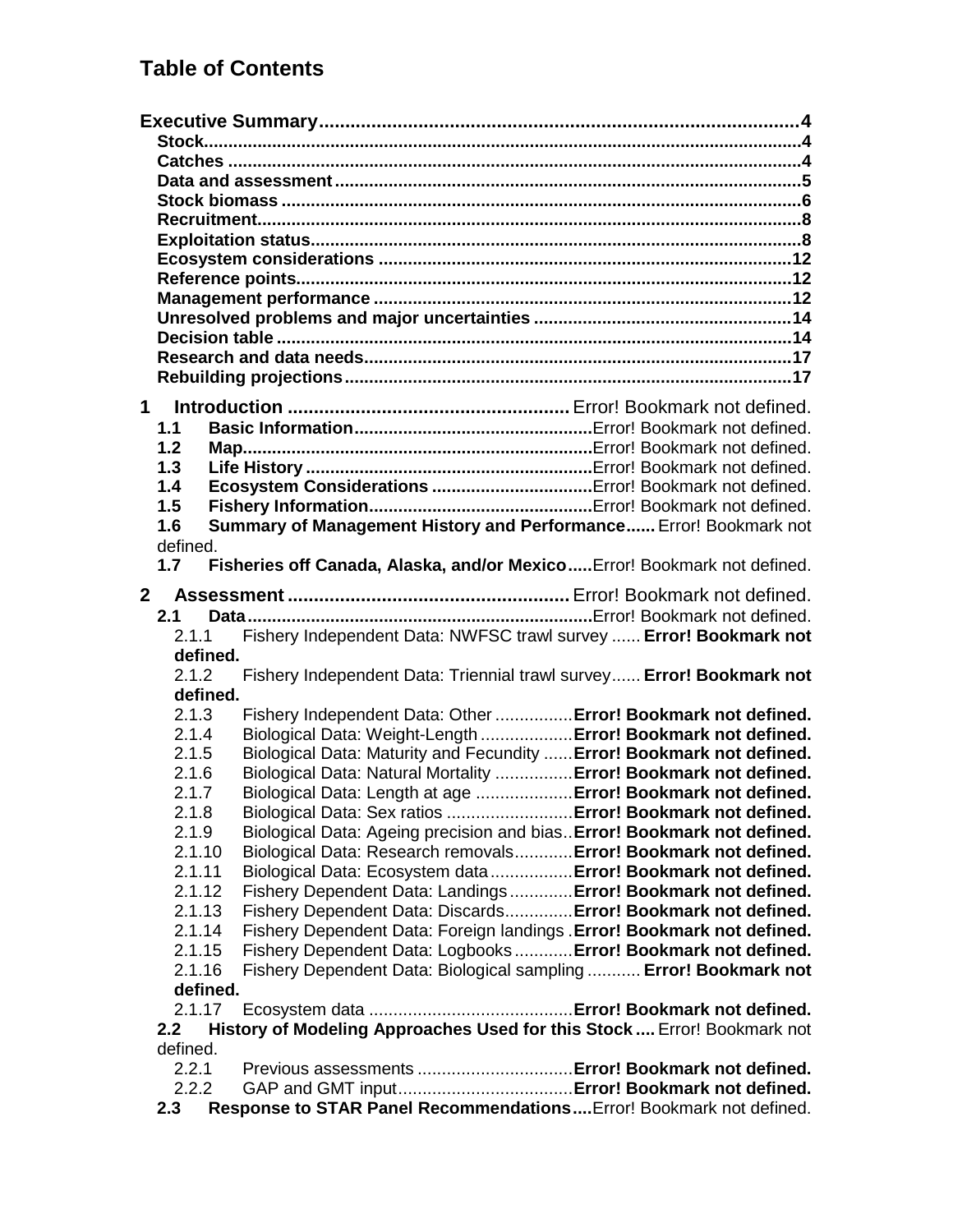| 2.4            |                                                                                                                                     |  |
|----------------|-------------------------------------------------------------------------------------------------------------------------------------|--|
| 2.4.1          | Transition from 2013 stock assessment to 2015 stock assessment update                                                               |  |
| 2.4.2          | Error! Bookmark not defined.<br>Summary of data for fleets and areas  Error! Bookmark not defined.                                  |  |
| 2.4.3          |                                                                                                                                     |  |
| 2.4.4          |                                                                                                                                     |  |
| 2.4.5          |                                                                                                                                     |  |
| 2.4.6          | General model specifications  Error! Bookmark not defined.                                                                          |  |
| 2.4.7          | Estimated and fixed parameters Error! Bookmark not defined.                                                                         |  |
| 2.5<br>2.5.1   | Model Selection and Evaluation Error! Bookmark not defined.<br>Key assumptions and structural choices  Error! Bookmark not defined. |  |
| 2.5.2          | Alternate models explored Error! Bookmark not defined.                                                                              |  |
| 2.6            |                                                                                                                                     |  |
| 2.7            | Uncertainty and Sensitivity Analyses Error! Bookmark not defined.                                                                   |  |
| 2.7.1          |                                                                                                                                     |  |
| 2.7.2          |                                                                                                                                     |  |
| 2.7.3<br>2.7.4 | Historical assessment analysis Error! Bookmark not defined.                                                                         |  |
| 3              |                                                                                                                                     |  |
|                |                                                                                                                                     |  |
| 4              |                                                                                                                                     |  |
| 5              | Harvest Projections and Decision Tables  Error! Bookmark not defined.                                                               |  |
| 6              | Regional Management Considerations  Error! Bookmark not defined.                                                                    |  |
| 7              |                                                                                                                                     |  |
| 8              |                                                                                                                                     |  |
| 9              |                                                                                                                                     |  |
| 10             |                                                                                                                                     |  |
| 11             |                                                                                                                                     |  |
|                |                                                                                                                                     |  |
|                |                                                                                                                                     |  |
|                |                                                                                                                                     |  |
|                |                                                                                                                                     |  |
|                | Appendix E. Fishery age and length composition fits Error! Bookmark not                                                             |  |
| defined.       | Appendix E.1. Fishery length composition fits Error! Bookmark not defined.                                                          |  |
|                | Appendix E.2. Fishery length composition Pearson residuals Error! Bookmark not                                                      |  |
| defined.       | Appendix E.3. Fishery length composition effective sample sizes Error! Bookmark                                                     |  |
| not defined.   |                                                                                                                                     |  |
|                | Appendix E.4. Fishery age composition fitsError! Bookmark not defined.                                                              |  |
| not defined.   | Appendix E.5. Fishery age composition effective sample sizes  Error! Bookmark                                                       |  |
| defined.       | Appendix E.6. Fishery age composition Pearson residuals Error! Bookmark not                                                         |  |
|                |                                                                                                                                     |  |

**Appendix F. Base model numbers at age.............**Error! Bookmark not defined.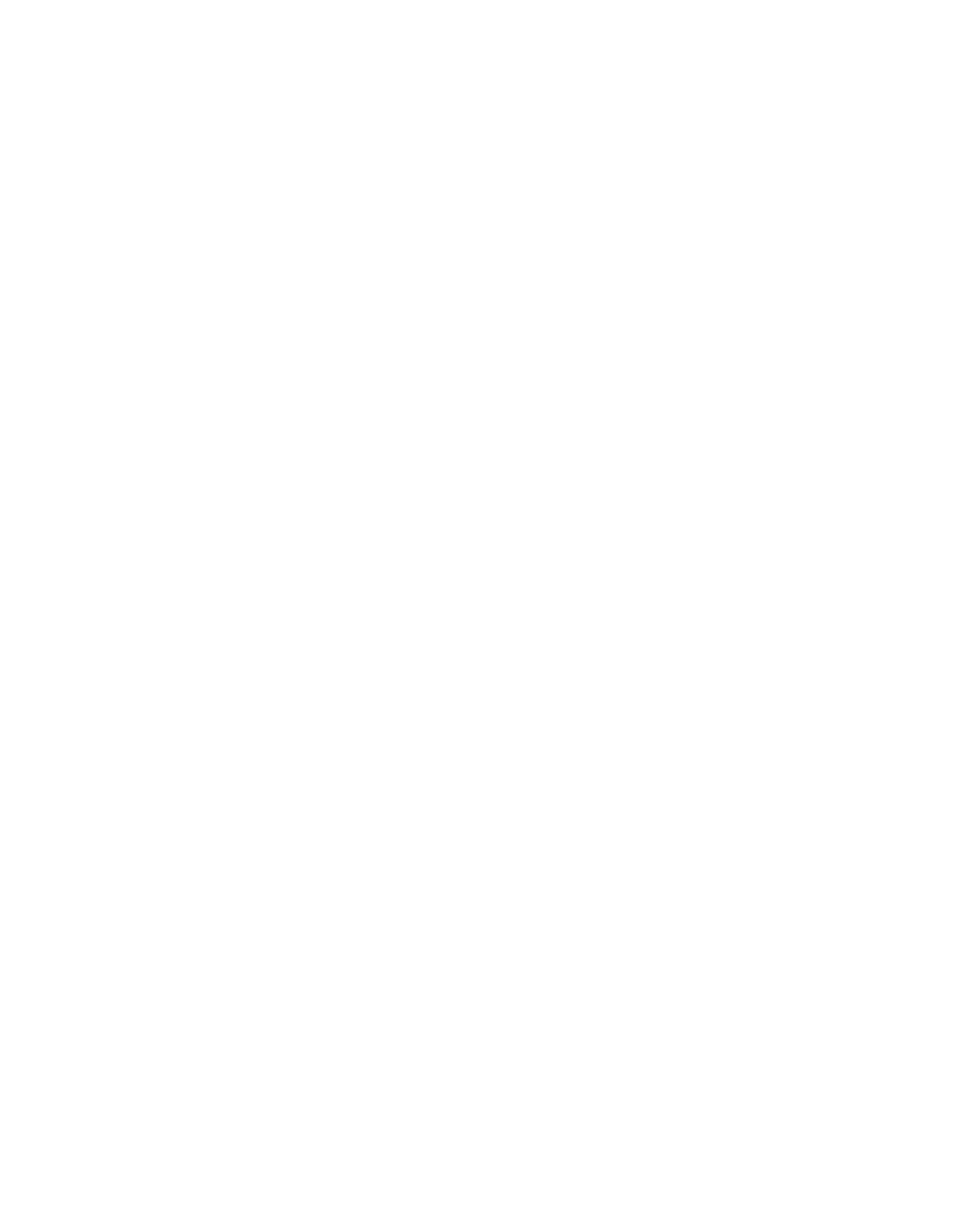# <span id="page-4-0"></span>**Executive Summary**

# <span id="page-4-1"></span>**Stock**

This assessment reports the status of the petrale sole (*Eopsetta jordani*) resource off the coast of California, Oregon, and Washington using data through 2014. While petrale sole are modeled as a single stock, the spatial aspects of the coast-wide population are addressed through geographic separation of data sources/fleets where possible. There is currently no genetic evidence suggesting distinct biological stocks of petrale sole off the U.S. coast. The limited tagging data available to describe adult movement suggests that petrale sole may have some homing ability for deep water spawning sites but also have the ability to move long distances between spawning sites, inter-spawning season, as well as seasonally.

# <span id="page-4-2"></span>**Catches**

While records do not exist, the earliest catches of petrale sole are reported in 1876 in California and 1884 in Oregon. In this assessment, fishery removals have been divided among 4 fleets: 1) winter North trawl, 2) summer North trawl, 3) winter South trawl, and 4) summer South trawl. Landings for the North fleet are defined as fish landed in Washington and Oregon ports. Landings for the South fleet are defined as fish landed in California ports. Recent annual catches during 1981–2014 range between 749-2,903 mt (Table a, Figure a). Petrale sole are caught nearly exclusively by trawl fleets; non-trawl gears contribute less than 3% of the catches. Based on the 2005 assessment, annual catch limits (ACLs) were reduced to 2499 mt for 2007-2008. Following the 2009 assessment ACLs were further reduced to a low of 976 mt for 2011 and have subsequently increased to a high value of 2,341 for 2014. From the inception of the fishery through the war years, the vast majority of catches occurred between March and October (the summer fishery), when the stock is dispersed over the continental shelf. The post-World War II period witnessed a steady decline in the amount and proportion of annual catches occurring during the summer months (March-October). Conversely, petrale catch during the winter season (November–February), when the fishery targets spawning aggregations, has exhibited a steadily increasing trend since the 1940s. From the mid-1980s through the early 2000s, catches during the winter months were roughly equivalent to or exceeded catches throughout the remainder of the year, whereas during the past 10 years the relative catches during the winter and summer have been more variable across years (Figure a).

| <b>Fishing Year</b> | <b>North Catch</b><br>(mt) | <b>South Catch</b><br>(mt) | <b>Total Catch</b><br>(mt) |
|---------------------|----------------------------|----------------------------|----------------------------|
| 2004                | 1,759                      | 444                        | 2,204                      |
| 2005                | 2,032                      | 871                        | 2,903                      |
| 2006                | 1,549                      | 579                        | 2,128                      |
| 2007                | 1,466                      | 879                        | 2,346                      |
| 2008                | 1,196                      | 933                        | 2,130                      |
| 2009                | 1,488                      | 720                        | 2,208                      |
| 2010                | 550                        | 199                        | 749                        |
| 2011                | 645                        | 117                        | 762                        |
| 2012                | 884                        | 232                        | 1,116                      |
| 2013                | 1516                       | 408                        | 1,925                      |
| 2014                | 1713                       | 628                        | 2.341                      |

**Table a: Recent Catches based on the November 1 – October 31 fishing year.**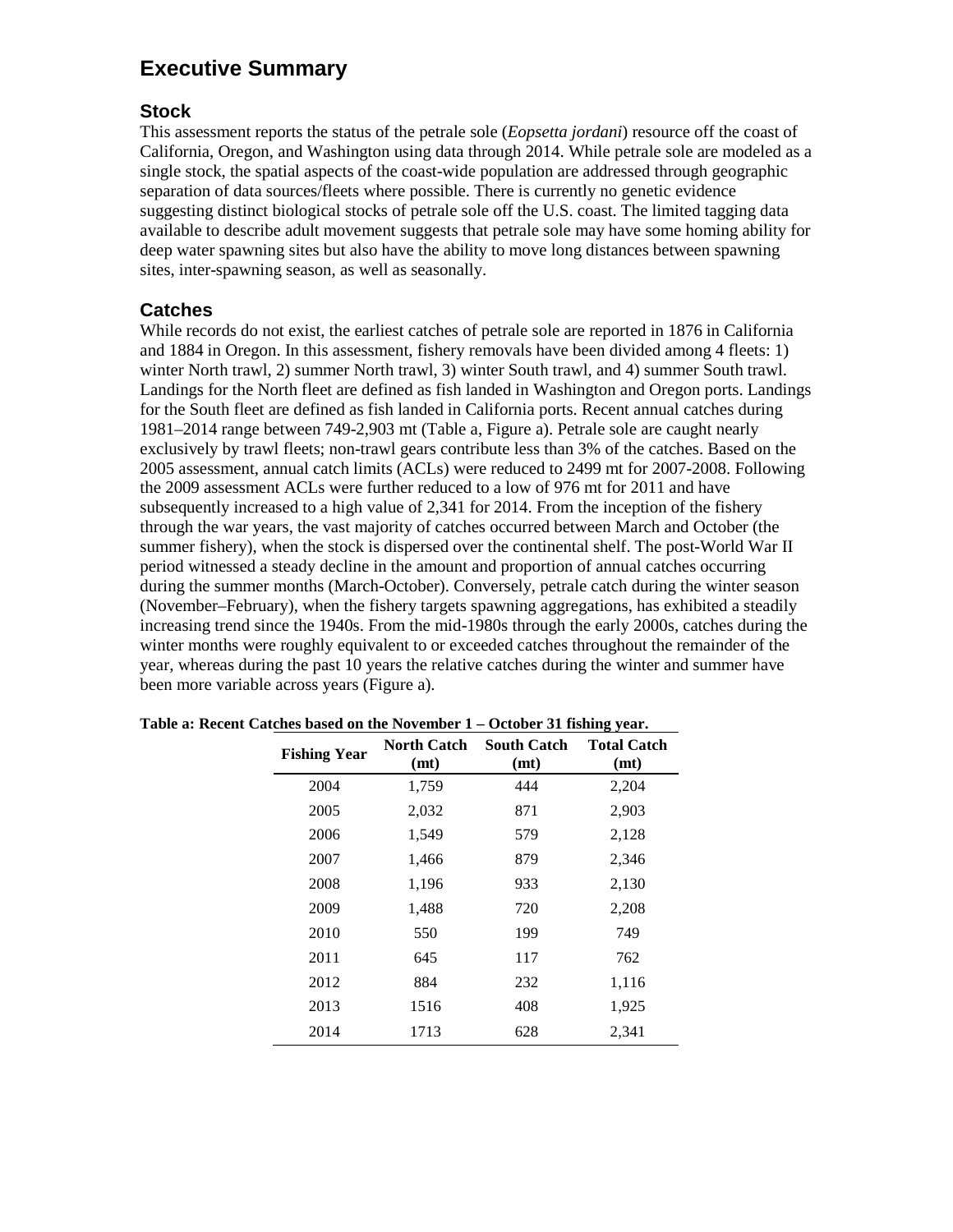

**Figure a: Catch History up to 2014.**

#### <span id="page-5-0"></span>**Data and assessment**

The previous stock assessment for petrale sole was developed during 2013 (Haltuch et al. 2013) using Stock Synthesis 3, an integrated length-age structured model (Methot and Wetzel, 2013). The current assessment has been upgraded to a newer version of SS (3.24u) and is structured as an annual model with the fishing year beginning on November 1 and ending on October 31. The fisheries are structured seasonally based on winter (November to February) and summer (March to October) fishing seasons due to the development and growth of the wintertime fishery, which began in the 1950s. In recent decades wintertime catches have often exceed summertime catches. The fisheries modeled as the North Winter and North Summer, where the north includes both Washington and Oregon, and South Winter and South Summer, which encompasses California fisheries. The model includes catch, length- and age-frequency data from the trawl fleets described above as well as standardized winter fishery catch-per-unit-effort (CPUE) indices. While the impact of rapidly changing regulations in the trawl fishery after 2000 can make fisherybased CPUE indices unreliable, the standardized fishery CPUE indices attempt to account for the impact of some of the management changes. Biological data are derived from both port and onboard observer sampling programs. The National Marine Fisheries Service (NMFS) early (1980, 1983, 1986, 1989, 1992) and late (1995, 1998, 2001, and 2004) Triennial bottom trawl survey and the Northwest Fisheries Science Center (NWFSC) trawl survey (2003–2014) relative biomass indices and biological sampling provide fishery independent information on relative trend and demographics of the petrale sole stock.

The base case assessment model includes parameter uncertainty from a variety of sources, but likely underestimates the uncertainty in recent trends and current stock status. For this reason, in addition to asymptotic confidence intervals (based upon the model's analytical estimate of the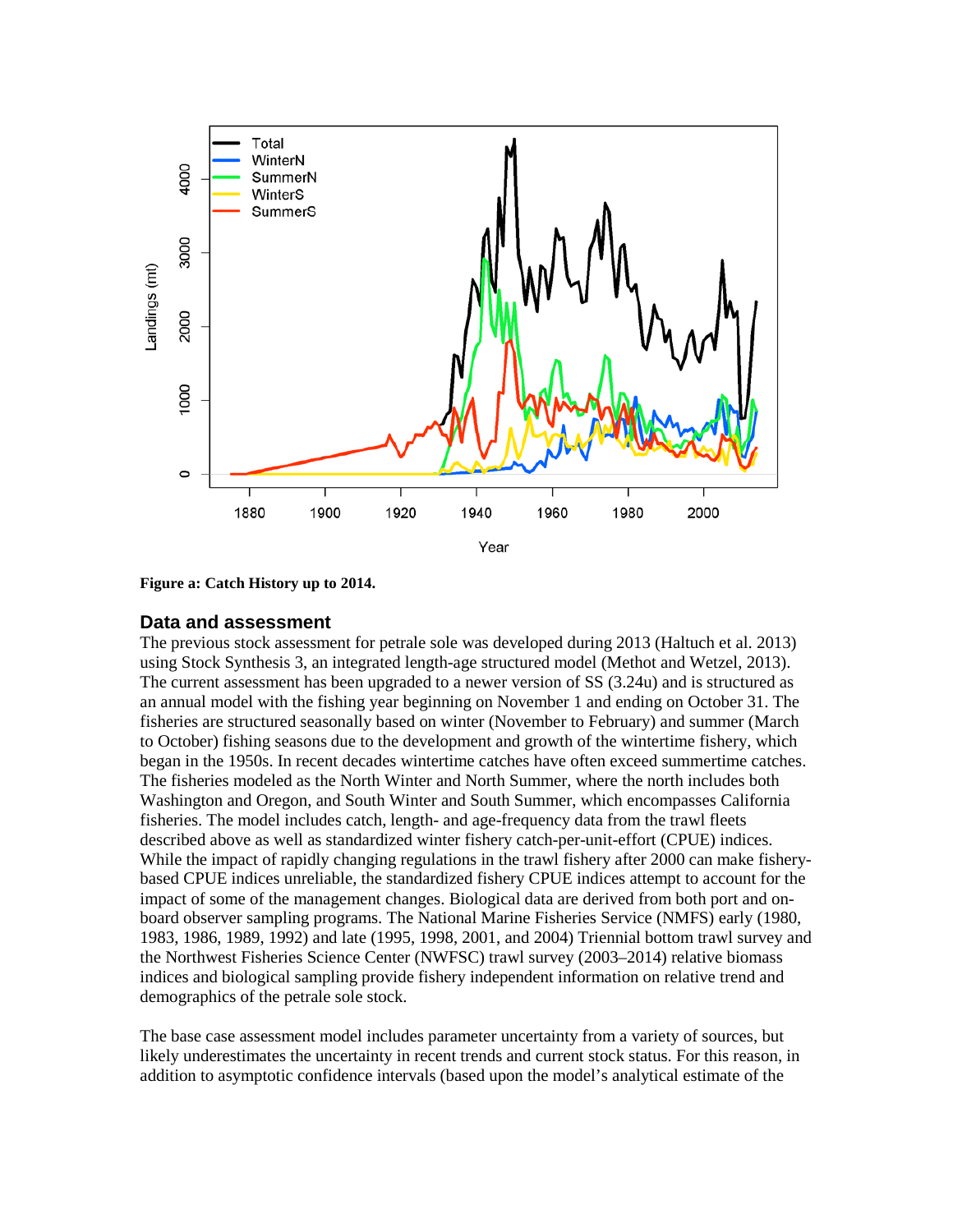variance near the converged solution), results from models that reflect alternate states of nature regarding the rate of female natural mortality are presented as a decision table.

# <span id="page-6-0"></span>**Stock biomass**

`

Petrale sole were lightly exploited during the early 1900s, but by the 1950s the fishery was well developed and showing clear signs of depletion and declines in catches and biomass (Figures a, b). The rate of decline in spawning biomass accelerated through the 1930s–1970s reaching minimums generally around or below 10% of the unexploited levels during the 1980s through the early 2000s (Figure b). The petrale sole spawning stock biomass is estimated to have increased slightly from the late 1990s, peaking in 2005, in response to above average recruitment (Table b, Figure b). However, poor recruitments during the period of stock increase resulted in stock declines between 2005 and 2010 (Table b), resulting in harvests that, in hind site, were great than those suggested by the current harvest policy. Since 2010 the total biomass of the stock has increased as large recruitments during 2007 and 2008 appear to be moving into the population. The estimated relative depletion level in 2015 is 30.80% of unfished biomass (~95% asymptotic interval:  $22.4\%$  -  $39.2\%$ ,  $\sim$  75% interval based on the range of states of nature:  $26.5\%$ -35.2%), corresponding to 10,669 mt  $\left(\sim 95\% \text{ asymptotic interval: } 8,774 - 12,564 \text{ mt, states of nature} \right)$ interval: 10,353 – 11,174 mt) of female spawning biomass in the base model (Table b). The base model indicates that the spawning biomass was generally below 25% of the unfished level between the 1960s and 2013 and was rebuilt above this target in 2014.

|         | Spawning       | $-95\%$       | Range of       |           | $-95\%$           | Range of          |
|---------|----------------|---------------|----------------|-----------|-------------------|-------------------|
| Fishing | <b>Biomass</b> | confidence    | states of      | Estimated | confidence        | states of         |
| Year    | (mt)           | interval      | nature         | depletion | interval          | nature            |
| 2005    | 4.252          | 3877 - 4625   | $4064 - 4512$  | 12.30%    | $9.3\% - 15.2\%$  | $10.4\% - 14.2\%$ |
| 2006    | 4.029          | 3645 - 4411   | $3833 - 4290$  | 11.60%    | $8.8\% - 14.5\%$  | $9.8\% - 13.5\%$  |
| 2007    | 3.953          | 3558 - 4345   | 3756 - 4207    | 11.40%    | $8.6\% - 14.2\%$  | $9.6\% - 13.3\%$  |
| 2008    | 3.655          | 3241 - 4068   | $3460 - 3910$  | 10.60%    | $7.9\% - 13.2\%$  | $8.9\% - 12.3\%$  |
| 2009    | 3,466          | $3008 - 3922$ | 3266 - 3735    | 10%       | $7.4\% - 12.7\%$  | $8.4\% - 11.8\%$  |
| 2010    | 3.311          | 2770 - 3851   | $3091 - 3619$  | 9.60%     | $6.8\% - 12.3\%$  | $7.9\% - 11.4\%$  |
| 2011    | 4.199          | 3514 - 4881   | 3945 - 4568    | 12.10%    | $8.7\% - 15.6\%$  | $10.1\% - 14.4\%$ |
| 2012    | 5.713          | $4803 - 6621$ | 5411 - 6170    | 16.50%    | $11.9\% - 21.1\%$ | $13.9\% - 19.5\%$ |
| 2013    | 7.692          | 6465 - 8917   | 7334 - 8235    | 22.20%    | $16.1\% - 28.3\%$ | $18.8\% - 26.0\%$ |
| 2014    | 9.467          | 7890 - 11042  | $9093 - 10038$ | 27.30%    | $19.9\% - 34.8\%$ | $23.3\% - 31.7\%$ |
| 2015    | 10.669         | 8774 - 12564  | 10353 - 11174  | 30.80%    | $22.4\% - 39.2\%$ | $26.5\% - 35.2\%$ |

|  | Table b: Recent trend in beginning of the year biomass and depletion |
|--|----------------------------------------------------------------------|
|--|----------------------------------------------------------------------|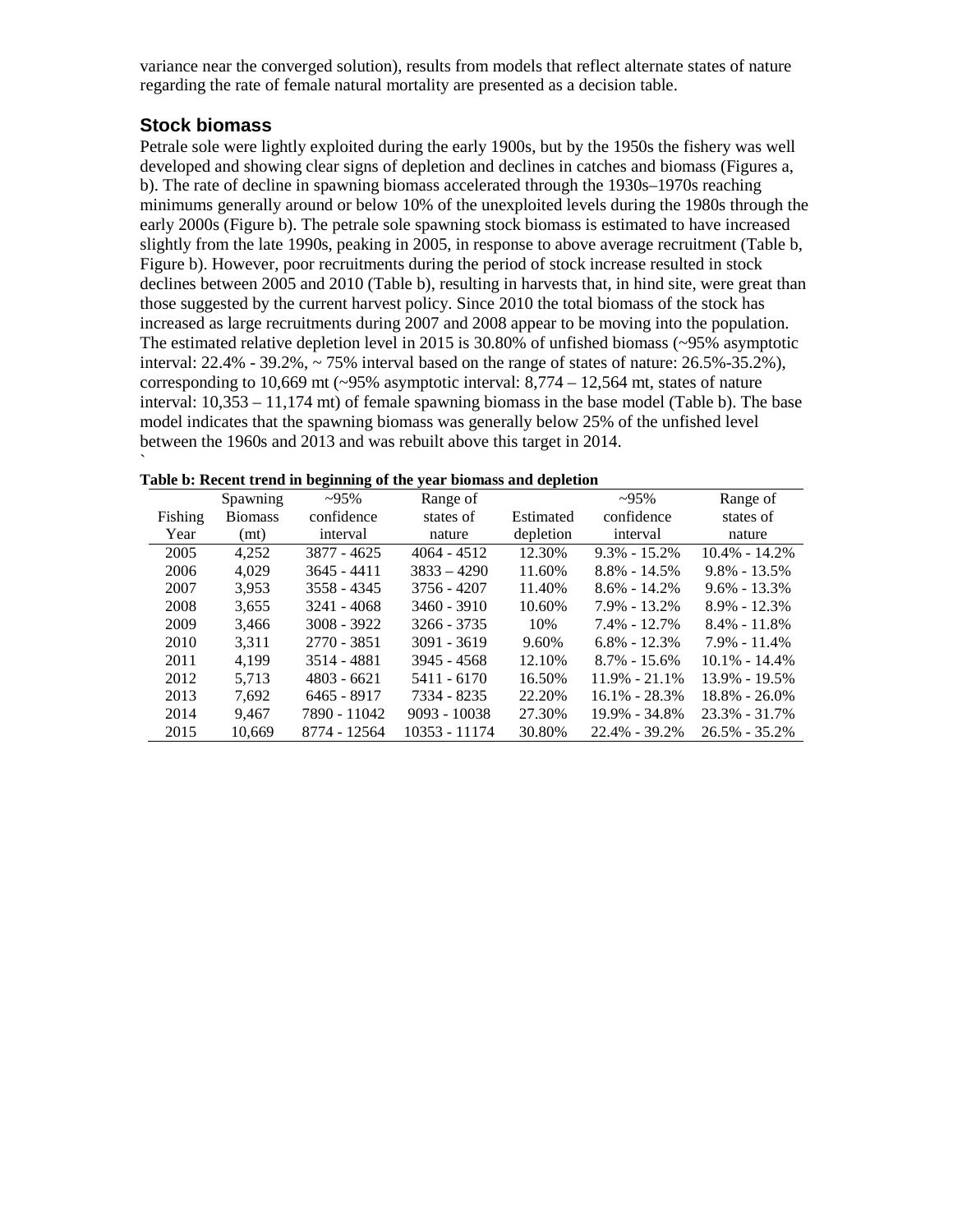



**Figure b: Biomass time series.**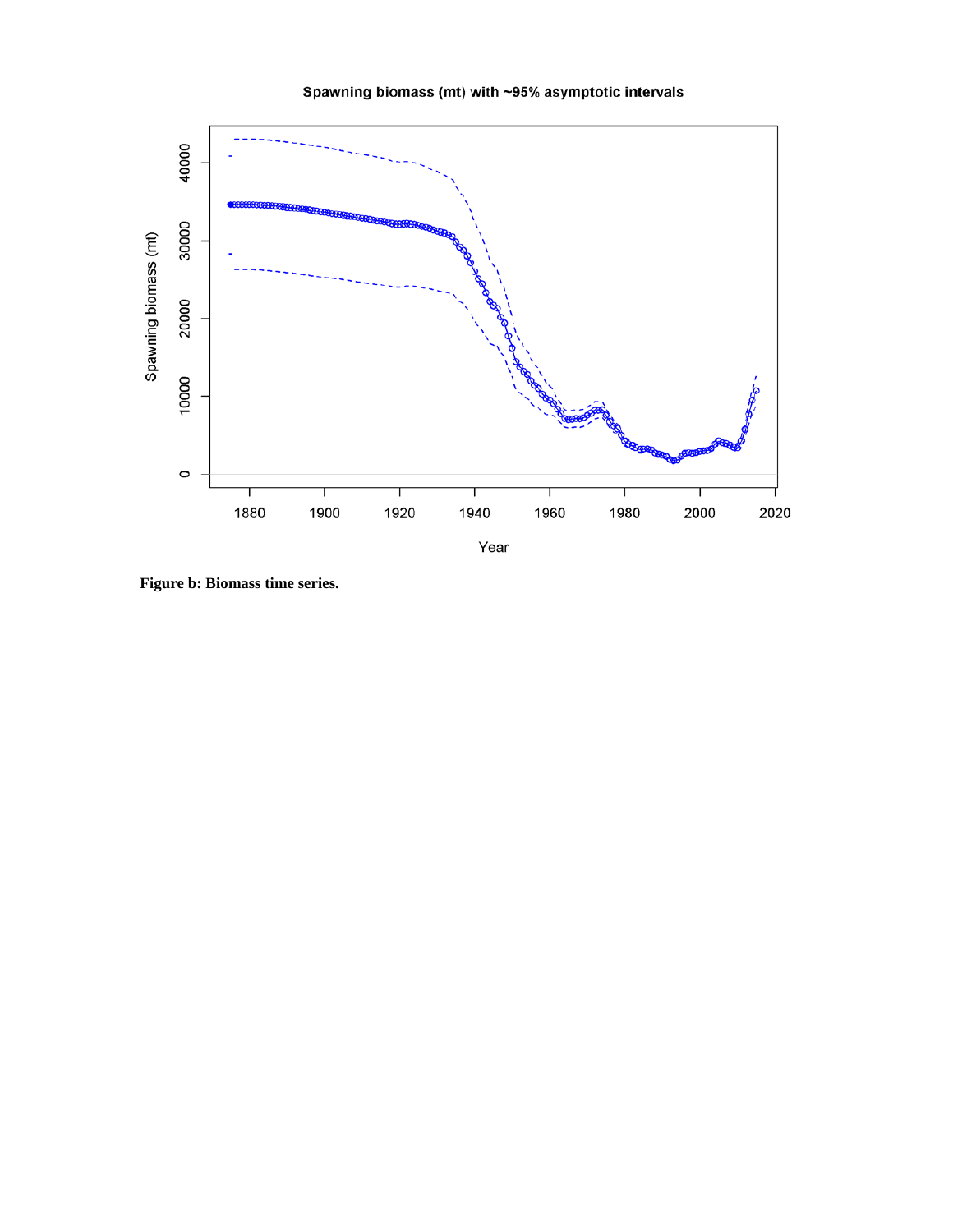# <span id="page-8-0"></span>**Recruitment**

Annual recruitment was treated as stochastic, and estimated as annual deviations from log-mean recruitment where mean recruitment is the fitted Beverton-Holt stock recruitment curve. The time-series of estimated recruitments shows a relationship with the decline in spawning biomass, punctuated by larger recruitments (Figure c). The three strongest recruitments during the last 10 years are estimated to be from 2006, 2007, and 2008, with the 2007 and 2008 year classes being the third-largest and largest recrutiments estimated during the assessed period. The four weakest recruitments are estimated to be from 2005, 2010, and 2011 (Table c, Figure c).

| Estimated | $~295\%$       |               |
|-----------|----------------|---------------|
|           |                | Range of      |
|           | confidence     | states of     |
| (1,000's) | interval       | nature        |
| 9.501     | $6600 - 13679$ | 7547 - 12079  |
| 16.408    | 11592 - 23227  | 13025 - 20913 |
| 22,867    | 16170 - 32338  | 18169 - 29008 |
| 31,400    | 22355 - 44107  | 25010 - 39369 |
| 13,034    | 8586 - 19788   | 10433 - 16180 |
| 10.207    | 6442 - 16176   | 8287 - 12548  |
| 10.286    | $6065 - 17447$ | 8340 - 12738  |
| 14,683    | 7965 - 27069   | 11661 - 18242 |
| 12.421    | 5722 - 26965   | 9611 - 15958  |
| 13.496    | 5955 - 30587   | 10285 - 17612 |
| 13,658    | 1937 - 25379   | 10351 - 17893 |
|           | recruitment    |               |

#### **Table c: Recent recruitment**

#### Age-0 recruits (1,000s) with ~95% asymptotic intervals



#### <span id="page-8-1"></span>**Figure c: Recruitment time series. Exploitation status**

The abundance of petrale sole was estimated to have dropped below the  $SB_{25\%}$  management target during the 1960s and stayed under that level through the beginning of 2013 (Figure d). The stock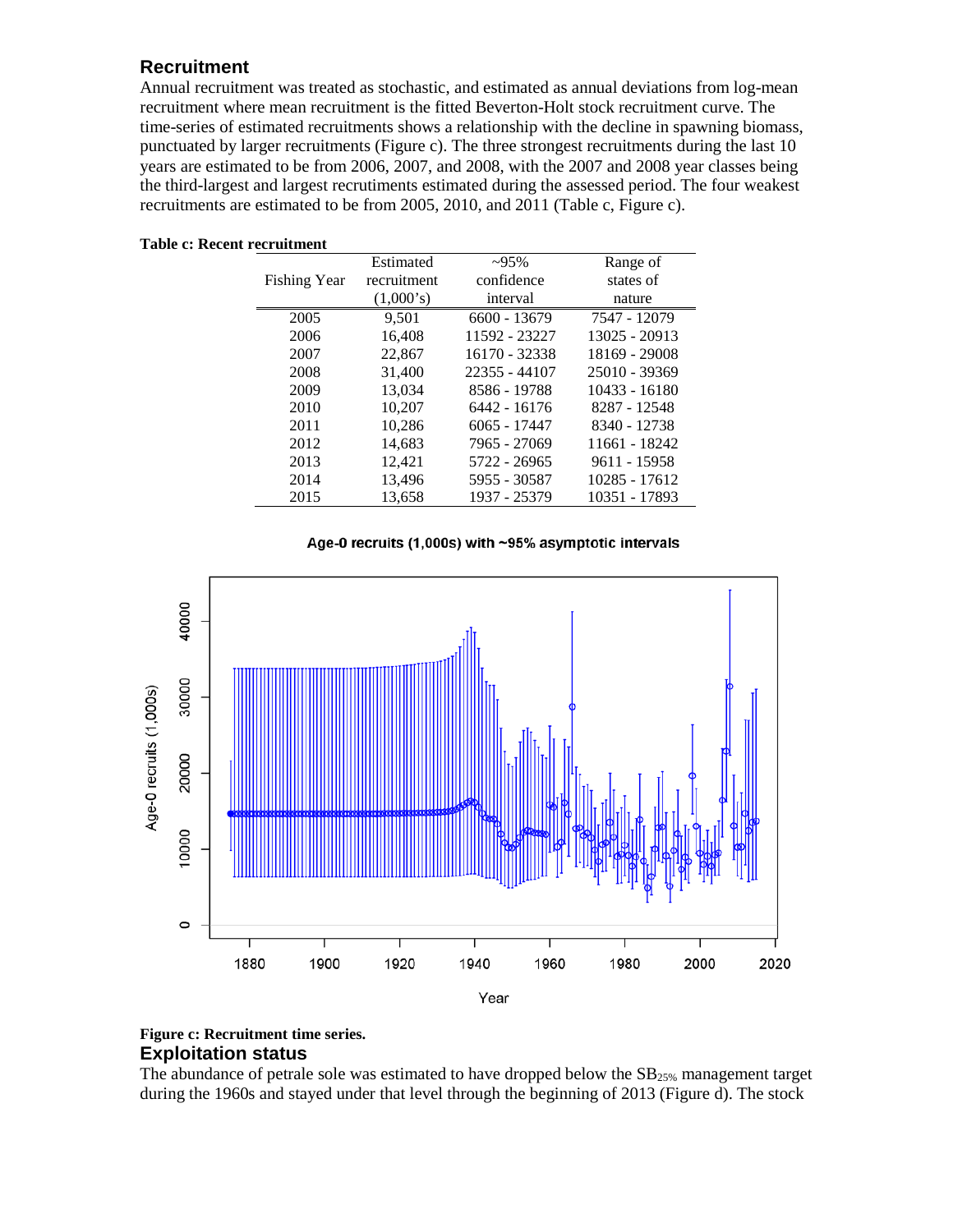declined below the  $SB<sub>12.5%</sub>$  overfished threshold from the early 1980s until the early 2000s. In 1984 the stock dropped below 10% of the unfished spawning biomass and did not rise above the 10% level until 2001 (Figure d). From 2000 to 2005 the stock increased, reaching a peak of 14.2% of unfished biomass in 2005, then declining through 2010, and again increasing from 2011-2014 (Table d, Figure d). Fishing mortality rates in excess of the current F-target for flatfish of SPR<sub>30%</sub> are estimated to have begun during the 1950s and continued until 2010 (Table d, Figures e, f). Current F (catch/biomass of age-3 and older fish) is estimated to be 0.14 during 2015 (Table d, Figures e,f). The model is projected from 2015 to 2026 assuming F meets management targets.

|         |             | $-95%$        |              | $-95%$        |
|---------|-------------|---------------|--------------|---------------|
| Fishing | Estimated   | confidence    | Harvest rate | confidence    |
| Year    | 1-SPR $(%)$ | interval      | (proportion) | interval      |
| 2005    | 0.87        | $0.85 - 0.89$ | 0.33         | $0.32 - 0.35$ |
| 2006    | 0.84        | $0.81 - 0.86$ | 0.26         | $0.25 - 0.27$ |
| 2007    | 0.85        | $0.82 - 0.87$ | 0.29         | $0.27 - 0.31$ |
| 2008    | 0.84        | $0.82 - 0.87$ | 0.28         | $0.26 - 0.30$ |
| 2009    | 0.86        | 0.83-0.88     | 0.29         | $0.27 - 0.31$ |
| 2010    | 0.69        | $0.64 - 0.73$ | 0.10         | $0.09 - 0.11$ |
| 2011    | 0.60        | $0.55 - 0.65$ | 0.06         | $0.05 - 0.07$ |
| 2012    | 0.61        | $0.56 - 0.66$ | 0.07         | $0.06 - 0.08$ |
| 2013    | 0.67        | $0.63 - 0.71$ | 0.11         | $0.10 - 0.12$ |
| 2014    | 0.67        | $0.62 - 0.71$ | 0.12         | $0.11 - 0.13$ |
| 2015    | 0.68        | $0.64 - 0.72$ | 0.14         | $0.13 - 0.15$ |

**Table d. Recent trend in spawning potential ratio (entered as 1-SPR) and summary exploitation rate (catch divided by biomass of age-3 and older fish).**

#### Spawning depletion with ~95% asymptotic intervals



**Figure d. Estimated relative depletion with approximate 95% asymptotic confidence intervals (dashed lines).**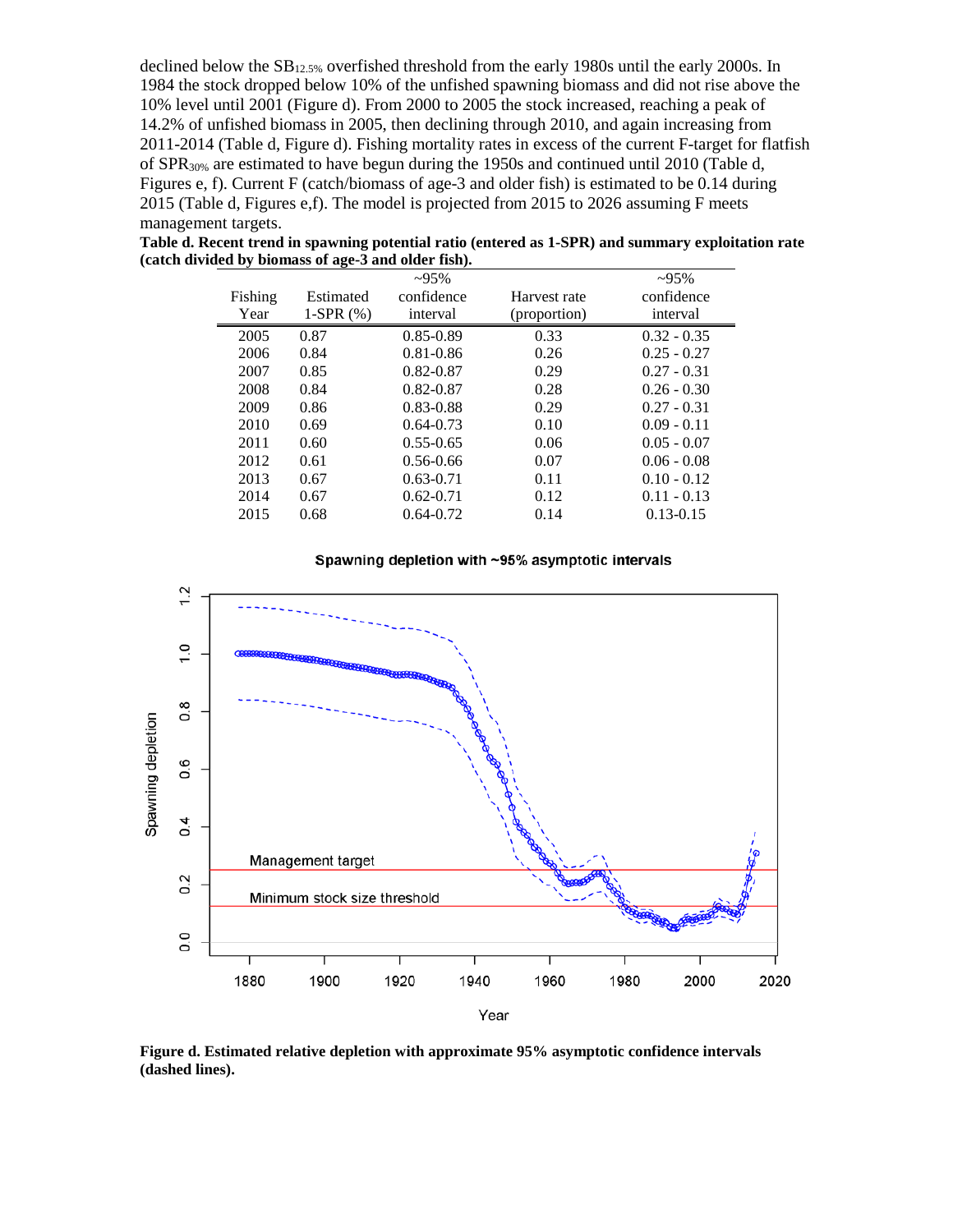

**Figure e. Estimated spawning potential ratio (SPR). One minus SPR is plotted so that higher exploitation rates occur on the upper portion of the y-axis. The management target is plotted as a red horizontal line and values above this reflect harvests in excess of the overfishing proxy based on the SPR30% harvest rate. The last year in the time series is 2014.**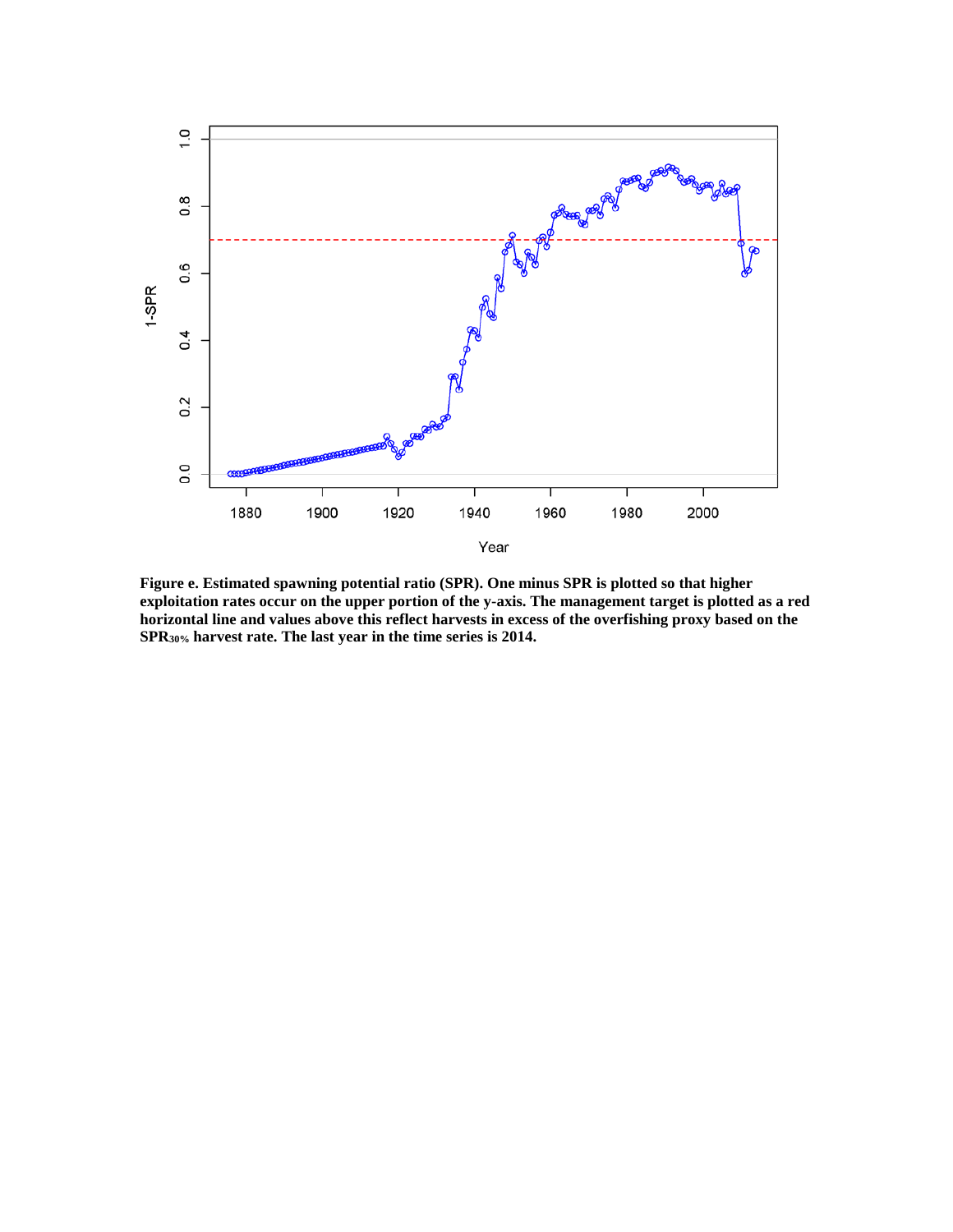

**Figure f. Phase plot of estimated relative (1-SPR) vs. relative spawning biomass for the base case model. The relative (1-SPR) is (1-SPR) divided by SPR 30% (the SPR target). Relative depletion is the annual spawning biomass divided by the spawning biomass corresponding to 25% of the unfished spawning biomass. The red point indicates 2014.**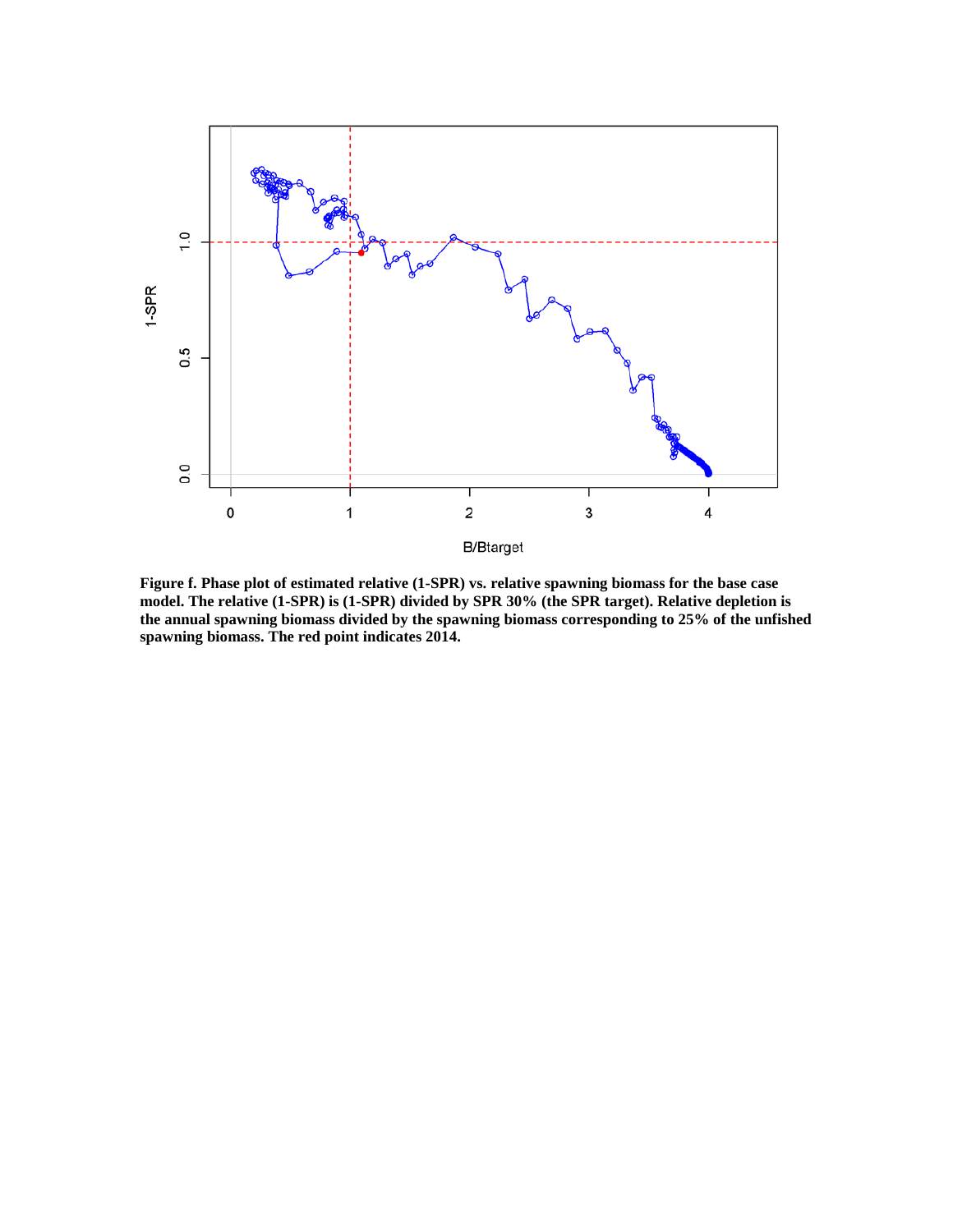# <span id="page-12-0"></span>**Ecosystem considerations**

Ecosystem factors have not been explicitly modeled in this assessment, but there are several aspects of the California current ecosystem that may impact petrale sole population dynamics and warrant further research. Castillo (1992) and Castillo et al. (1995) suggest that densityindependent survival of early life stages is low and show that offshore Ekman transportation of eggs and larvae may be an important source of variation in year-class strength in the Columbia INPFC area. The effects of the Pacific Decadal Oscillation (PDO) on California current temperature and productivity (Mantua et al. 1997) may also contribute to non-stationary recruitment dynamics for petrale sole. The prevalence of a strong late 1990s year-class for many West Coast groundfish species suggests that environmentally driven recruitment variation may be correlated among species with relatively diverse life history strategies. Although current research efforts along these lines are limited, a more explicit exploration of ecosystem processes may be possible in future petrale sole stock assessments if resources are available for such investigations.

# <span id="page-12-1"></span>**Reference points**

Pacific coast flatfish, including petrale sole, are considered overfished when a stock falls below 12.5% of unfished spawning biomass and rebuilt when it reaches 25% of unfished spawning biomass.

Unfished spawning stock biomass was estimated to be 34,637 mt in 2015 in the base case model (Figure b). The target stock size  $(SB_{25\%})$  is therefore 8,660 mt which gives a catch of 2,781s mt (Table e, Figure b). Model estimates of spawning biomass at MSY are slightly lower than those specified under the current harvest control rule. Maximum sustained yield (MSY) applying recent fishery selectivity and allocations was estimated at 2,800 mt, occurring at a spawning stock biomass of  $7.292$  mt (SPR = 0.25) (Table e).

|                                                  |          | $\sim$ 95% Confidence |
|--------------------------------------------------|----------|-----------------------|
| Quantity                                         | Estimate | Interval              |
| Unfished Spawning biomass (mt)                   | 34,637   | 6,299                 |
| Unfished age $3+$ biomass (mt)                   | 53,300   | 8,226                 |
| Unfished recruitment (R0)                        | 14,619   | 5,793                 |
| Depletion (2015)                                 | 0.31     | 0.08                  |
| Reference points based on SB25%                  |          |                       |
| Proxy spawning biomass $(B_{25\%})$              | 8,660    | 1,575                 |
| SPR resulting in $B25\%$ (SPR <sub>30%</sub> )   | 0.27     | 0.02                  |
| Exploitation rate resulting in $B_{25\%}$        | 0.17     | 0.02                  |
| Yield with SPR at $B_{25\%}$ (mt)                | 2,781    | 223                   |
| Reference points based on SPR proxy for MSY      |          |                       |
| Spawning biomass                                 | 9,608    | 2,089                 |
| SPR <sub>proxy</sub>                             | 0.3      | $\Omega$              |
| Exploitation rate corresponding to $SPR_{proxy}$ | 0.15     | 0.02                  |
| Yield with $SPR_{proxy}$ at $SB_{SPR}$ (mt)      | 2,749    | 261                   |
| Reference points based on estimated MSY values   |          |                       |
| Spawning biomass at $MSY(SB_{MSY})$              | 7,292    | 1,800                 |
| $SPR_{MSY}$                                      | 0.24     | 0.06                  |
| Exploitation rate corresponding to $SPR_{MSY}$   | 0.19     | 0.03                  |
| $MSY$ (mt)                                       | 2,800    | 197                   |

#### **Table e. Summary of reference points for the base case model.**

### <span id="page-12-2"></span>**Management performance**

The 2009 stock assessment estimated petrale sole to be at 11.6% of unfished spawning stock biomass in 2010. Based on the 2009 stock assessment, the 2010 coast-wide ACL was reduced to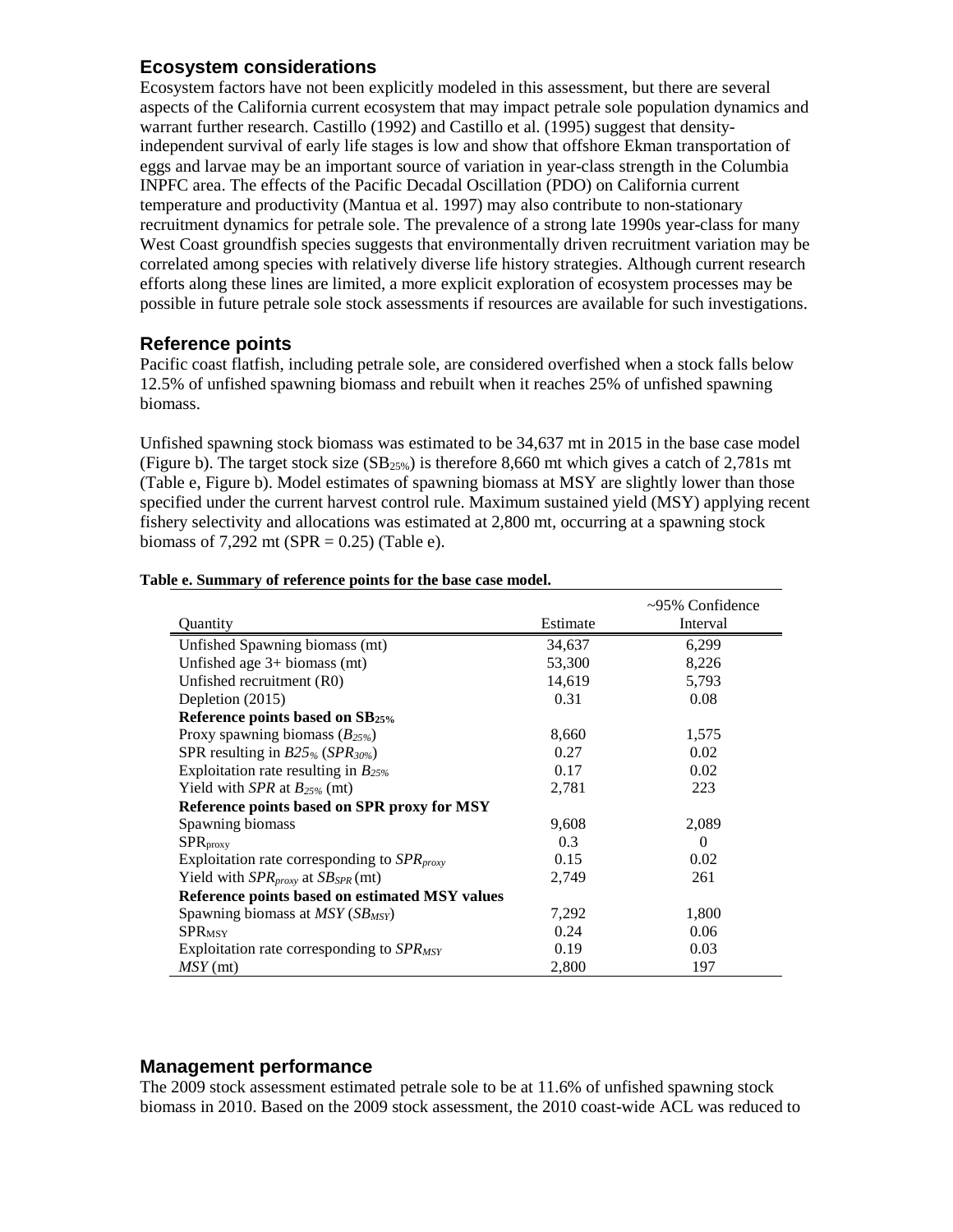1,200 mt to reflect the overfished status of the stock and the 2011 coast-wide overfishing limit (OFL) and ACL were set at 1,021 mt and 976 mt, respectively (Table f). Recent coast-wide annual landings have not exceeded the ACL. The 2005, 2009, and 2011 stock assessments all estimated that petrale sole had been below 25 percent of unfished biomass since the 1960s , with estimated harvest rates in excess of a fishing mortality rate of  $F_{30\%}$ . The length of time that the petrale sole stock had been below the 25 percent of unfished level while sustaining relatively stable annual landings led the 2009 STAR panel and SSC to investigate new reference points for all flatfish managed by the PFMC. The end result is that new reference points were specified for flatfish. The new reference points are as follows: the target reference point is 25 percent of the unfished biomass, the overfished reference point is 12.5 percent of the unfished level, the limit reference point is 5% of the unfished level, and the F target is  $F_{30\%}$ . The 2011 and 2013 assessments continued to estimate that petrale sole have been below the  $SB<sub>25%</sub>$  management target since the 1960s and below the overfished threshold between the early 1980s and the early 2000s with fishing mortality rates in excess of the current F-target for flatfish of  $SPR<sub>30%</sub>$  since the mid-1930s. This 2015 assessment update estimates that petrale sole have rebuilt above the  $SB<sub>25%</sub>$ </sub> management target.

| Table f. Recent trend in total catch and commercial landings (mt) based on the calendar year relative |
|-------------------------------------------------------------------------------------------------------|
| to the management guidelines. Estimated total catch reflect the commercial landings plus the model    |
| estimated discarded biomass for the calendar vear.                                                    |

| <b>Calendar</b> | OFL   | ACL   | Commercial    | <b>Estimated Total</b>    |
|-----------------|-------|-------|---------------|---------------------------|
| Year            | (mt)  | (mt)  | Landings (mt) | $\text{Catch}(\text{mt})$ |
| 2005            | 2,762 | 2,762 | 2,903         | 2,964                     |
| 2006            | 2,762 | 2,762 | 2,128         | 2,179                     |
| 2007            | 3,025 | 2,499 | 2,346         | 2,378                     |
| 2008            | 2.919 | 2,499 | 2,130         | 2,157                     |
| 2009            | 2,811 | 2,433 | 2,208         | 2,274                     |
| 2010            | 2,751 | 1,200 | 749           | 884                       |
| 2011            | 1,021 | 976   | 762           | 775                       |
| 2012            | 1,279 | 1,160 | 1,116         | 1,129                     |
| 2013            | 2,711 | 2,592 | 1,925         | 1,946                     |
| 2014            | 2,774 | 2,652 | 2,341         | 2,356                     |
| 2015            | 3,073 | 2,938 |               |                           |
| 2016            | 3,208 | 3,067 |               |                           |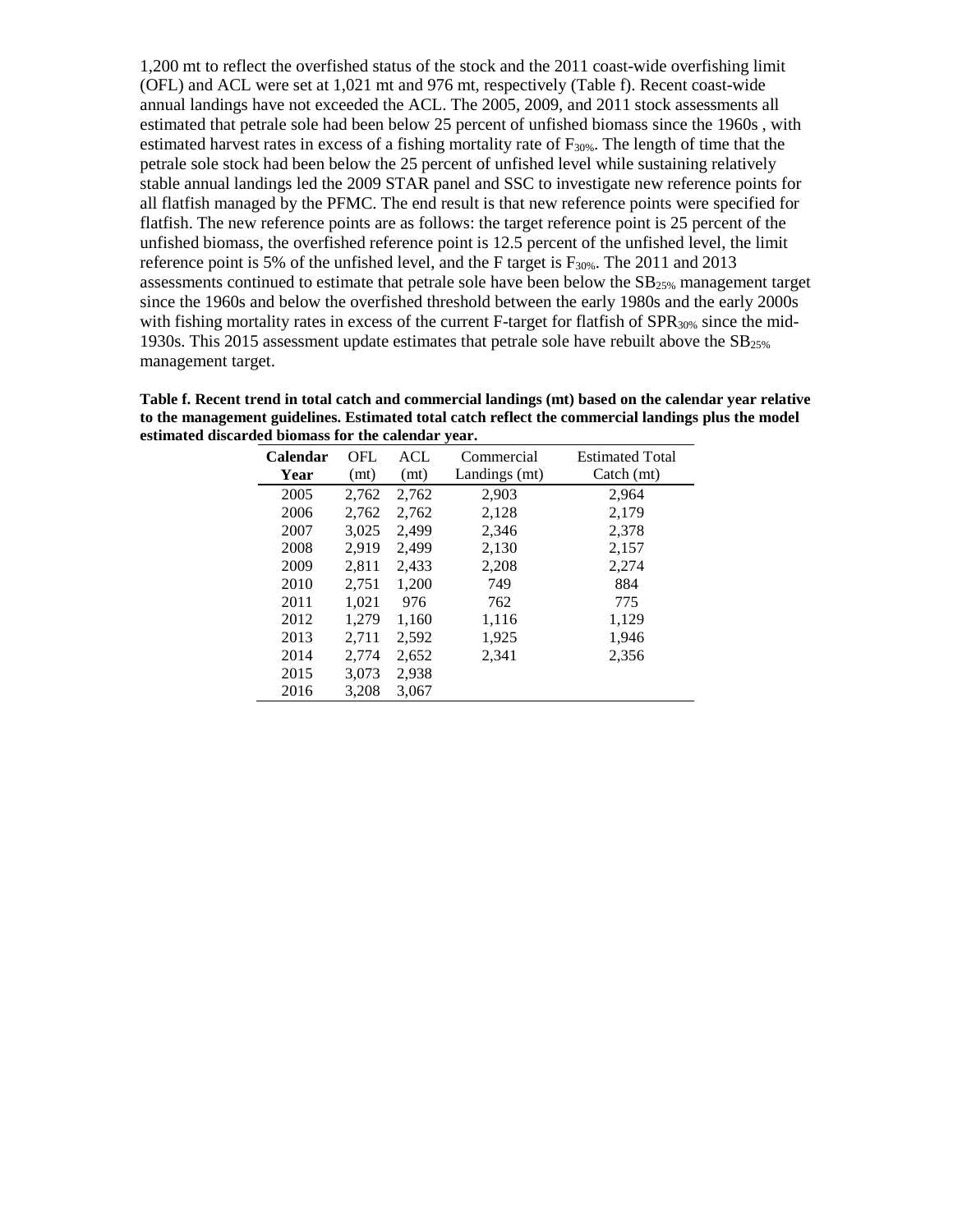# <span id="page-14-0"></span>**Unresolved problems and major uncertainties**

Parameter uncertainty is explicitly captured in the asymptotic confidence intervals reported throughout this assessment for key parameters and management quantities. These intervals reflect the uncertainty in the model fit to the data sources included in the assessment, but do not include uncertainty associated with alternative model configurations, weighting of data sources (a combination of input sample sizes and relative weighting of likelihood components), or fixed parameters.

There are a number of major uncertainties regarding model parameters that have been explored via sensitivity analysis. The most notable explorations involved the sensitivity of model estimates to 1) value of female natural mortality, 2) removal of final year's Northwest Fishery Science Center (NWFSC) survey index and composition data, 3) use and treatment of revised winter commercial CPUE indices, and 4) removal of time blocks on catchability (q) parameters.

To date a comprehensive reconstruction of Washington landings has not been completed for West Coast groundfish. This is an issue as early Washington landings for petrale sole may have been larger than the current data indicate (T.Tsou , pers. comm.). This assessment would benefit from the completion of a comprehensive groundfish catch reconstruction for the state of Washington.

### <span id="page-14-1"></span>**Decision table**

The forecast of stock abundance and yield was developed using the base model. The total catches in 2015 and 2016 are set to the PFMC adopted ACLs. The exploitation rate for 2017 and beyond is based upon an SPR of 30% (Table g). The 25:5 control rule reduces forecasted yields below those corresponding to  $F_{30\%}$  if the stocks are estimated to be lower than the management target of  $SB<sub>25%</sub>$ . The average 2012-2014 exploitation rates were used to distribute catches among the fisheries. Uncertainty in the forecasts is based upon the three states of nature based on the likelihood profile of female M, chosen using a change of 1.2 NLL units (75% interval) from the minimum value to correspond to the midpoints of the lower 25% probability and upper 25% probability regions from the base model and are low (0.12, rounded to the second decimal place) and high (0.16, rounded to the second decimal place) values for female natural mortality. Each forecast scenario includes random variability in future recruitment deviations. Current base model medium-term forecasts project that the stock, under the current control rule, will increase through 2017 as recent large recruitments continue to mature into the spawning biomass, reaching a stock depletion of 32% during 2016-2017 (Tables f and g). In the absence of strong recruitments into the future, the stock is then expected to decline and stabilize around a stock depletion of 29% (Tables g and h). Catches during the projection period under the current control rule are projected to be approximately between 2700 mt - 3100 mt, while a control rule with an SPR of 34% and a target biomas of 30% of the unfished biomass produces catches that range between 2600 mt - 2700 mt, and under a control rule with an SPR of 45% and a target biomass of 40% of the unfished biomass catches range between 1700 mt - 2200 mt (Tables g and h).

**Table g. Projection of potential OFL, ACL, landings, and catch, summary biomass (age-3 and older), spawning biomass, and depletion projected with status quo catches in 2015 and 2016, and catches at the ACL from 2017 forward. The 2015 and 2016 ACL's are values specified by the PFMC and not**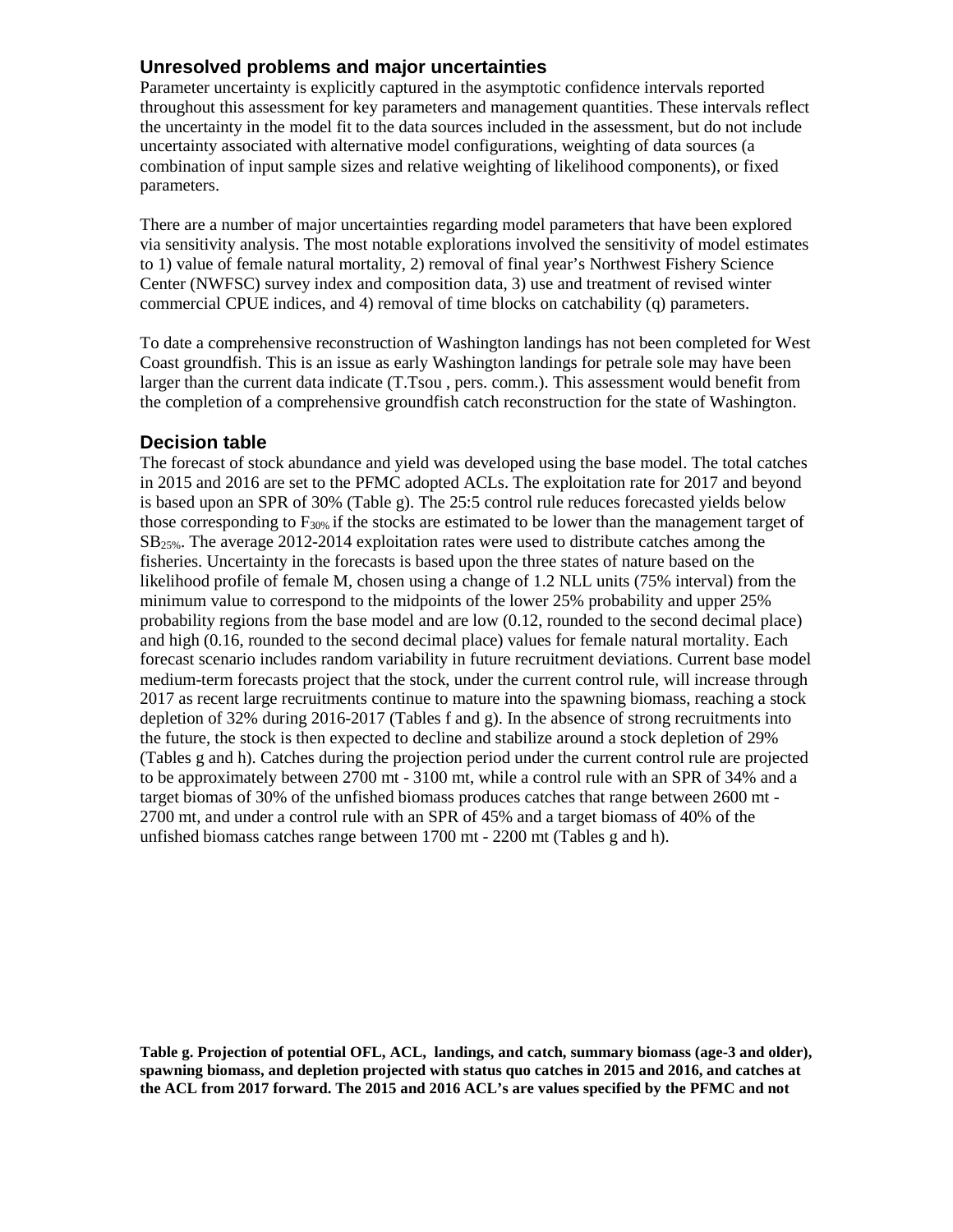| Year | Predicted<br>OFL (mt) | <b>ACL Catch</b><br>(mt) | Age $3+$<br>biomass (mt) | Spawning<br><b>Biomass</b><br>(mt) | Depletion<br>$(\%)$ |
|------|-----------------------|--------------------------|--------------------------|------------------------------------|---------------------|
| 2015 | 3,073                 | 2,816                    | 20,047                   | 10,670                             | 0.31                |
| 2016 | 3,208                 | 2,910                    | 20,215                   | 11,077                             | 0.32                |
| 2017 | 3,220                 | 3,091                    | 20,119                   | 11,075                             | 0.32                |
| 2018 | 3,139                 | 3,013                    | 19,750                   | 10,822                             | 0.31                |
| 2019 | 3,051                 | 2,929                    | 19,418                   | 10,572                             | 0.31                |
| 2020 | 2,982                 | 2,862                    | 19,169                   | 10,374                             | 0.30                |
| 2021 | 2,936                 | 2,818                    | 19,001                   | 10,239                             | 0.30                |
| 2022 | 2,909                 | 2,792                    | 18,892                   | 10,156                             | 0.29                |
| 2023 | 2,893                 | 2,777                    | 18,822                   | 10,107                             | 0.29                |
| 2024 | 2,884                 | 2,768                    | 18,774                   | 10,076                             | 0.29                |
| 2025 | 2,878                 | 2,762                    | 18,739                   | 10,055                             | 0.29                |
| 2026 | 2,874                 | 2,758                    | 18,711                   | 10,038                             | 0.29                |

**predicted by this assessment. The ACL from 2015 forward is the calculated total catch determined**   $\bar{b}$ y  $F_{SPR}$ .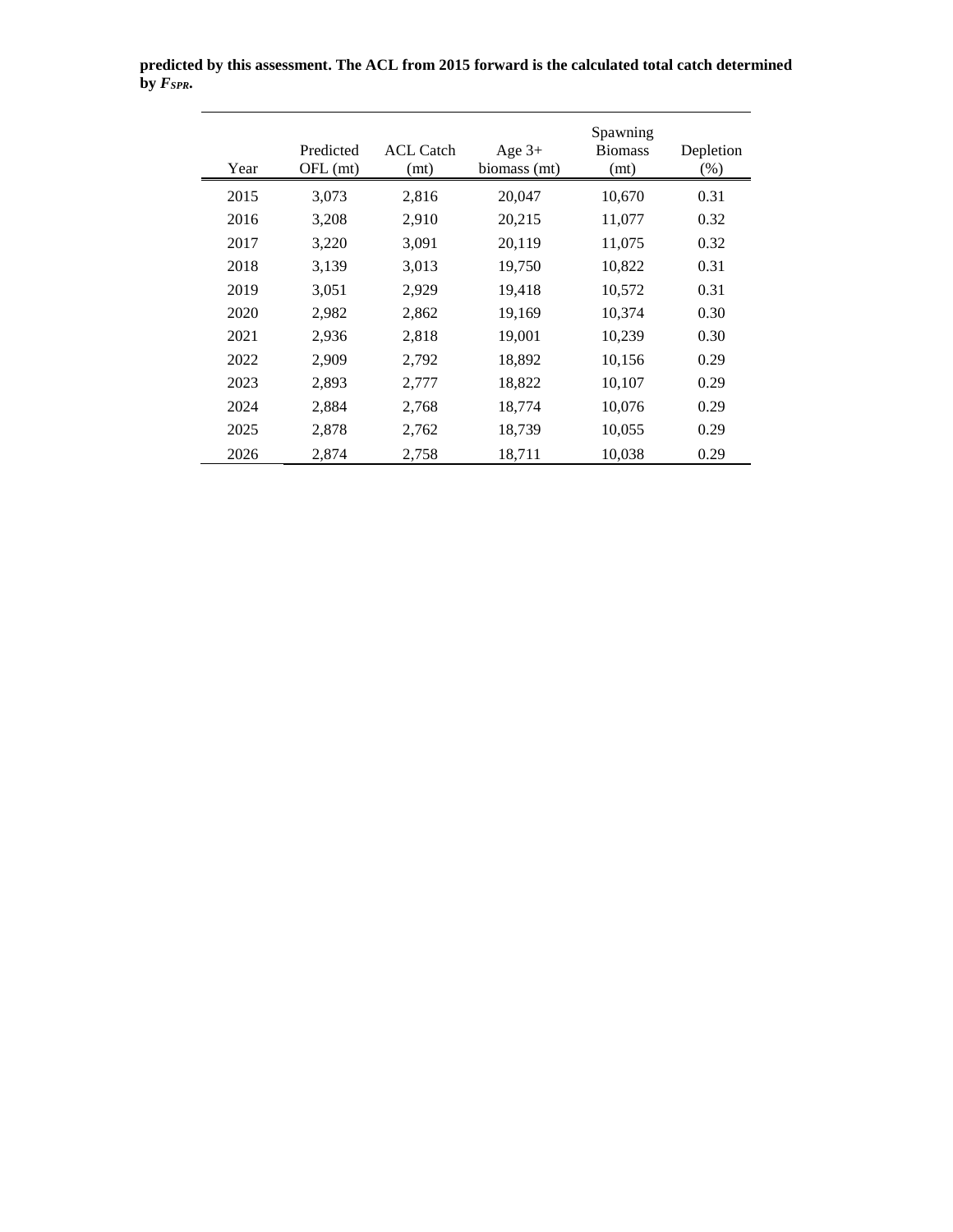|                      |      |               | State of nature      |               |                         |               |                      |           |  |
|----------------------|------|---------------|----------------------|---------------|-------------------------|---------------|----------------------|-----------|--|
|                      |      |               | Low Female           |               | <b>Base case Female</b> |               | <b>High Female</b>   |           |  |
|                      |      | $M = 0.12$    |                      | $M = 0.14$    |                         | $M = 0.16$    |                      |           |  |
| Relative probability |      |               |                      | 0.25          |                         | 0.5           |                      | 0.25      |  |
| Manage-              |      |               | Spawnin              |               | Spawnin                 |               | Spawnin              |           |  |
| ment<br>decision     | Year | Catch<br>(mt) | g<br>biomass<br>(mt) | Depletio<br>n | g<br>biomass<br>(mt)    | Depletio<br>n | g<br>biomass<br>(mt) | Depletion |  |
|                      | 2017 | 3112          | 10952                | 0.282         | 11069                   | 0.319         | 11233                | 0.356     |  |
|                      | 2018 | 3028          | 10801                | 0.278         | 10801                   | 0.311         | 10834                | 0.343     |  |
|                      | 2019 | 2940          | 10617                | 0.273         | 10543                   | 0.304         | 10484                | 0.332     |  |
|                      | 2020 | 2872          | 10446                | 0.269         | 10344                   | 0.298         | 10235                | 0.324     |  |
| ABC 25:5             | 2021 | 2828          | 10304                | 0.265         | 10213                   | 0.294         | 10088                | 0.320     |  |
| Rule                 | 2022 | 2802          | 10191                | 0.262         | 10134                   | 0.292         | 10014                | 0.317     |  |
|                      | 2023 | 2788          | 10098                | 0.260         | 10089                   | 0.291         | 9982                 | 0.316     |  |
|                      | 2024 | 2780          | 10019                | 0.258         | 10062                   | 0.290         | 9969                 | 0.316     |  |
|                      | 2025 | 2775          | 9950                 | 0.256         | 10044                   | 0.290         | 9962                 | 0.316     |  |
|                      | 2026 | 2772          | 9886                 | 0.255         | 10030                   | 0.289         | 9955                 | 0.315     |  |
|                      | 2017 | 2627          | 11017                | 0.282         | 11126                   | 0.319         | 11290                | 0.356     |  |
|                      | 2018 | 2629          | 11168                | 0.286         | 11149                   | 0.320         | 11185                | 0.353     |  |
|                      | 2019 | 2615          | 11245                | 0.288         | 11134                   | 0.320         | 11075                | 0.349     |  |
| SPR target           | 2020 | 2605          | 11289                | 0.289         | 11127                   | 0.319         | 11010                | 0.347     |  |
| $= 0.34;$            | 2021 | 2602          | 11321                | 0.290         | 11142                   | 0.320         | 10997                | 0.347     |  |
| <b>Biomass</b>       | 2022 | 2607          | 11347                | 0.291         | 11173                   | 0.321         | 11019                | 0.348     |  |
| $target = 0.3$       | 2023 | 2615          | 11366                | 0.291         | 11212                   | 0.322         | 11058                | 0.349     |  |
|                      | 2024 | 2624          | 11379                | 0.292         | 11251                   | 0.323         | 11099                | 0.350     |  |
|                      | 2025 | 2632          | 11385                | 0.292         | 11285                   | 0.324         | 11135                | 0.351     |  |
|                      | 2026 | 2639          | 11385                | 0.292         | 11315                   | 0.325         | 11166                | 0.352     |  |
|                      | 2017 | 1711          | 11017                | 0.282         | 11126                   | 0.319         | 11290                | 0.356     |  |
|                      | 2018 | 1804          | 11737                | 0.301         | 11708                   | 0.336         | 11736                | 0.370     |  |
|                      | 2019 | 1877          | 12351                | 0.317         | 12206                   | 0.350         | 12119                | 0.382     |  |
| SPR target           | 2020 | 1941          | 12879                | 0.330         | 12646                   | 0.363         | 12471                | 0.393     |  |
| $= 0.45$ ;           | 2021 | 1998          | 13335                | 0.342         | 13040                   | 0.374         | 12798                | 0.404     |  |
| <b>Biomass</b>       | 2022 | 2050          | 13729                | 0.352         | 13388                   | 0.384         | 13095                | 0.413     |  |
| $target = 0.3$       | 2023 | 2096          | 14066                | 0.361         | 13691                   | 0.393         | 13356                | 0.421     |  |
|                      | 2024 | 2136          | 14353                | 0.368         | 13953                   | 0.400         | 13580                | 0.428     |  |
|                      | 2025 | 2171          | 14596                | 0.374         | 14178                   | 0.407         | 13772                | 0.434     |  |
|                      | 2026 | 2200          | 14803                | 0.380         | 14371                   | 0.412         | 13935                | 0.440     |  |

**Table h. Summary table of 12-year projections beginning in 2017 for alternate states of nature based on an axis uncertainty. Columns range over low, mid, and high state of nature, and rows range over different assumptions of catch levels.**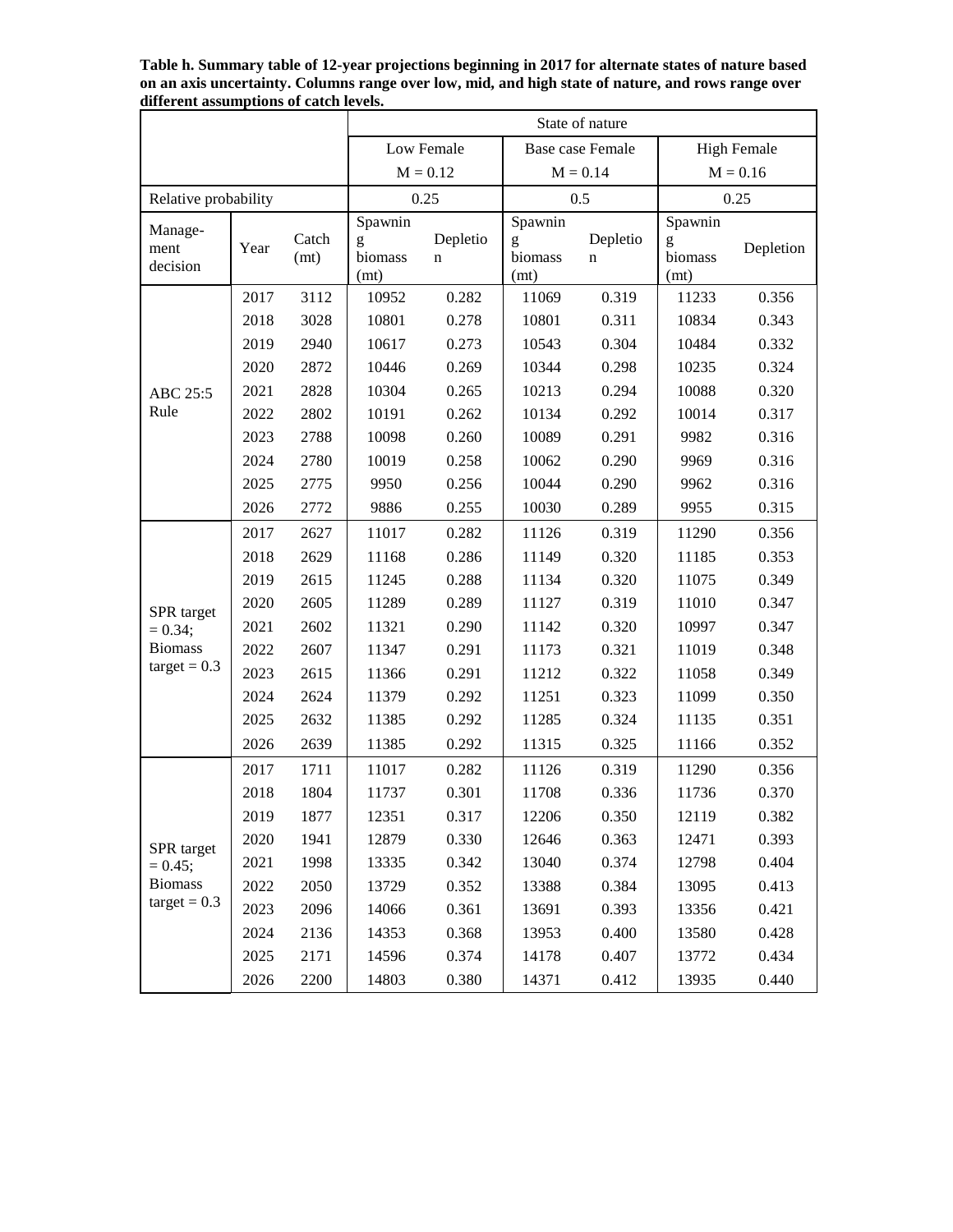# <span id="page-17-0"></span>**Research and data needs**

Progress on a number of research topics and data issues would substantially improve the ability of this assessment to reliably and precisely model petrale sole population dynamics in the future:

- 1. In the past many assessments have derived historical catches independently. The states of California and Oregon have completed comprehensive historical catch reconstructions. At the time of this assessment, a comprehensive historical catch reconstruction is not available for Washington. Completion of a Washington catch reconstruction would provide the best possible estimated catch series that accounts for all the catch and better resolves historical catch uncertainty for flatfish as a group.
- 2. Due to limited data, new studies on both the maturity and fecundity relationships for petrale sole would be beneficial.
- 3. Where possible, historical otolith samples aged using a combination of surface and breakand-burn methods should be re-aged using the break-and-burn method. Early surface read otoliths should also be re-aged using the break-and-burn method. Historical otoliths aged with a standard method will allow the further evaluation of the potential impacts of consistent under ageing using surface methods, changes in selectivity during early periods of time without any composition information, and potential changes in growth.
- 4. The effect of the implementation of the IFQ (catch shares) program that began during 2011 on fleet behavior, including impacts on discards, fishery selectivity, and fishing locations would benefit from further study.
- 5. Studies on stock structure and movement of petrale sole, particularly with regard to the winter-summer spawning migration of petrale sole and the likely trans-boundary movement of petrale sole between U.S. and Canadian waters seasonally.
- 6. The extent of spatial variability on productivity processes such as growth, recruitment, and maturity is currently unknown and would benefit from further research.

# <span id="page-17-1"></span>**Rebuilding projections**

This assessment indicates that petrale sole are rebuilt above the overfished threshold of 25% of unfished biomass at the start of 2015 and are projected to stay above this threshold under current management.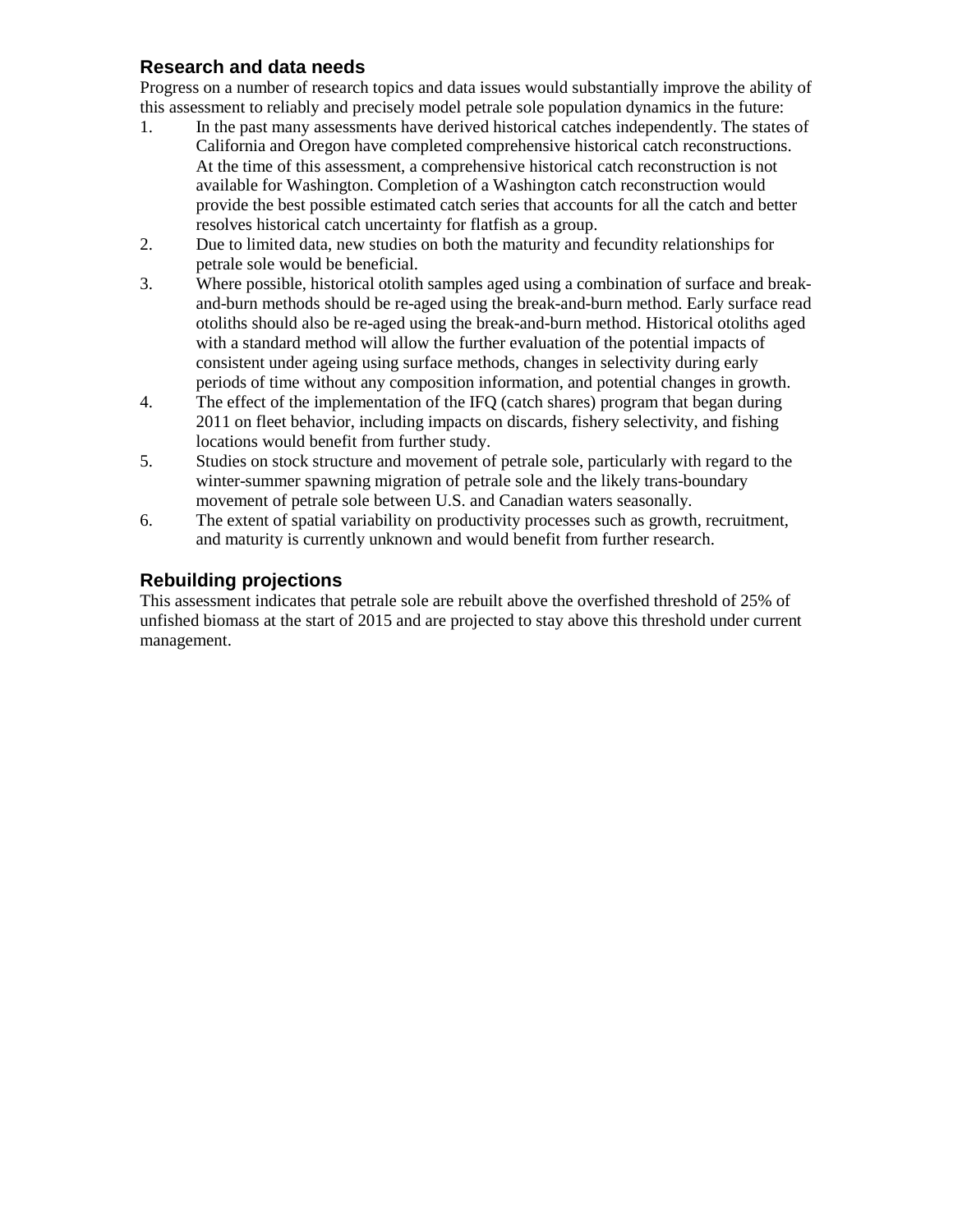| Table i. Summary table of the results. |                    |                    |                    |                    |                   |                    |                    |                    |                    |                  |
|----------------------------------------|--------------------|--------------------|--------------------|--------------------|-------------------|--------------------|--------------------|--------------------|--------------------|------------------|
|                                        | 2005               | 2006               | 2007               | 2008               | 2009              | 2010               | 2011               | 2012               | 2013               | 2014             |
| Comm.<br>landings<br>(mt)              | 2,903              | 2,128              | 2,346              | 2,130              | 2,208             | 749                | 762                | 1,116              | 1,925              | 2,341            |
| Total Est.<br>catch (mt)               | 2,964              | 2,179              | 2,378              | 2,157              | 2,274             | 884                | 775                | 1,129              | 1,946              | 2,356            |
| OFL (mt)                               | 2,762              | 2,762              | 3,025              | 2,919              | 2,811             | 2,751              | 1,021              | 1,279              | 2,711              | 2,774            |
| $ACL$ (mt)                             | 2,762              | 2,762              | 2,499              | 2,499              | 2,433             | 1,200              | 976                | 1,160              | 2,592              | 2,652            |
| 1-SPR                                  | 0.87               | 0.87               | 0.87               | 0.87               | 0.87              | 0.87               | 0.87               | 0.87               | 0.87               | 0.87             |
| Exploitation<br>rate                   | 0.33               | 0.26               | 0.29               | $0.28\,$           | 0.29              | 0.1                | 0.06               | $0.07\,$           | 0.11               | 0.12             |
| Age $3+$<br>biomass<br>(mt)            | 20,047             | 20,215             | 20,119             | 19,750             | 19,418            | 19,169             | 19,001             | 18,892             | 18,822             | 18,774           |
| Spawning<br><b>Biomass</b>             | 4,252              | 4,029              | 3,953              | 3,655              | 3,466             | 3,311              | 4,199              | 5,713              | 7,692              | 9,467            |
| ~95% CI                                | 3877 -<br>4625     | $3645 -$<br>4411   | 3558 - 4345        | $3241 - 4068$      | 3008 - 3922       | 2770 - 3851        | $3514 -$<br>4881   | $4803 - 6621$      | 6465 - 8917        | 7890 -<br>11042  |
| Recruits<br>(mt)                       | 9,501              | 16,408             | 22,867             | 31,400             | 13,034            | 10,207             | 10,286             | 14,683             | 12,421             | 13,496           |
| ~95% CI                                | $6600 -$<br>13679  | 11592 -<br>23227   | $16170 -$<br>32338 | $22355 -$<br>44107 | 8586 -<br>19788   | $6442 -$<br>16176  | $6065 -$<br>17447  | 7965 -<br>27069    | $5722 -$<br>26965  | 5955 -<br>30587  |
| Depletion<br>(% )                      | 12.30%             | 11.60%             | 11.40%             | 10.60%             | 10%               | 9.60%              | 12.10%             | 16.50%             | 22.20%             | 27.30%           |
| $-95\%$ CI                             | $9.3\%$ -<br>15.2% | $8.8\%$ -<br>14.5% | $8.6\%$ -<br>14.2% | 7.9% -<br>13.2%    | $7.4%$ -<br>12.7% | $6.8\%$ -<br>12.3% | $8.7\%$ -<br>15.6% | $11.9%$ -<br>21.1% | $16.1%$ -<br>28.3% | 19.9% -<br>34.8% |